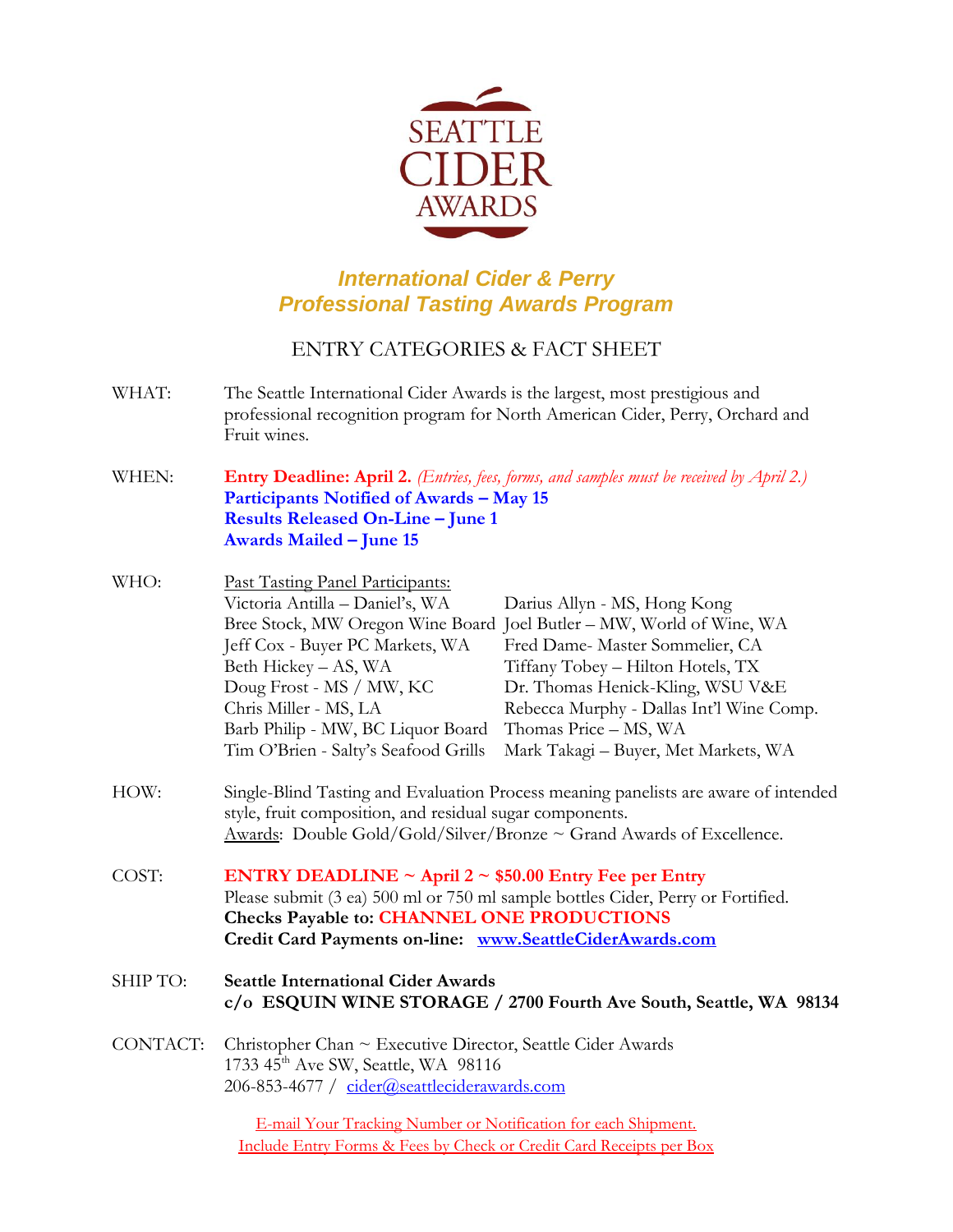# **Cider & Perry Category Definitions**

## **Standard Styles of Cider & Perry**

**Modern Ciders** are made primarily from culinary/table apples. Compared to other Standard styles, these ciders are generally lower in tannin and higher in acidity. **Modern Perry** is made from culinary/table pears.

**Heritage Ciders** are made primarily from multi-use or cider-specific bittersweet/bittersharp apples, with wild or crab apples sometimes used for acidity/tannin balance. These ciders will generally be higher in tannin than Modern Ciders. Heritage Ciders will generally lack the malolactic fermentation (MLF) flavor notes.

**Traditional Ciders** encompass those produced in the West Country of England (notably Somerset and Herefordshire), Northern France (notably Normandy and Brittany), and other regions in which cider-specific apple varieties and production techniques are used to achieve a profile similar to traditional English and French ciders.

Most ciders in the English style will be entered in the *Traditional – Dry* class (sweetness level is dry or medium-dry). Most ciders in the French style will be entered in the *Traditional – Sweet* class (sweetness level is medium, medium-sweet, or sweet). These levels indicate an overall tendency, not a sharp delineation between the sweetness of typical English and French ciders.

*English***:** This includes the English "West Country" ciders and other ciders inspired by that style. These ciders are made with bittersweet and bittersharp apple varieties cultivated specifically for cider making. English ciders are traditionally fermented and aged in wood barrels, which adds some character; however, the barrels used are rarely new, so there is no overt wood character.

*French***:** This includes styles from Normandy and Brittany and other ciders inspired by those styles, including ciders made by various techniques to achieve the French flavor profile. These ciders are made with bittersweet and bittersharp apple varieties cultivated specifically for cider making.

**Traditional Perry** is made from pears grown specifically for that purpose rather than for eating or cooking. Perry pears may contain substantial amounts of sorbitol, a non-fermentable sweettasting compound. Hence a perry can be completely dry (no residual sugar) yet taste sweet.

**Sour Ciders** encompass those produced in Northern Spain (notably Asturias and the Basque Country) and other regions in which similar apple varieties and production techniques are used to achieve a profile similar to traditional Spanish ciders. In Asturias these ciders are known as *sidra natural.* In the Basque Country these ciders are known as *sagardo naturala.*

Modern styles of cider produced in this region (such as *Nueva Expresión*or *Espumosa*) that have lower levels of volatile acidity may be better entered in Modern Cider or Heritage Cider.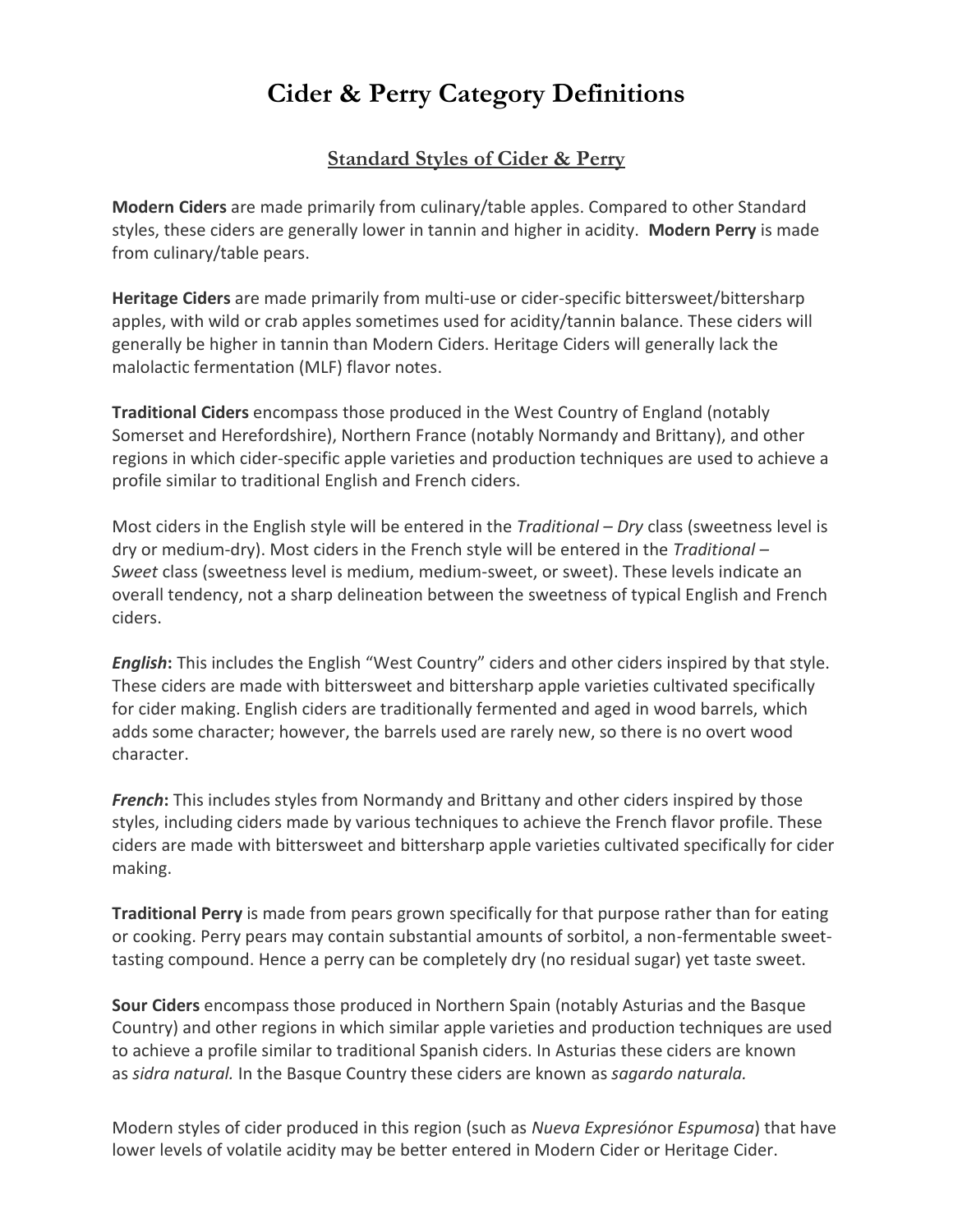# **Cider & Perry Category Definitions**

## **Specialty Styles**

**Fruit Ciders** are ciders with other fruits or fruit juices added – for example, berry. Note that a *pear cider* made from a combination of apple and pear juice would be entered as a Fruit Cider since it is neither cider nor perry.

**Hopped Ciders** are ciders with added hops. Ciders with other added herbal or botanical elements (lemongrass, flower petals, tea blends, etc.) should be entered in *Specialty Cider and Perry*.

**Spiced Ciders** are ciders made with any combination of added spices, such as "apple pie" spices (cinnamon, nutmeg, allspice). Ciders with ginger are included in this category.

**Wood Aged Ciders** are barrel-fermented or barrel-aged ciders in which the wood and/or barrel character is a notable part of the overall flavor profile. Cubes, chips, spirals, staves, and other alternatives may be used in place of barrels.

#### **Introduction**

Use of newer wood that has not reached a flavor‐neutral condition, either as storage vessels or as batch additions such as wood chips, is now generally considered to be a stylistic option for adding to the complexity of the flavor of a cider or perry and an added element to mouthfeel. If the wood holds the flavor of another liquid (beer, wine, spirits) or another flavored substance with which it has been in contact, or if wood is used in conjunction with another liquid or flavored substance to produce the same effect, then this is an appropriate category for such cider. Subtlety of wood and/or beer/wine/spirit notes will not be regarded as a fault provided they are detectable, recognizable, and balanced well with the base cider.

**Specialty Cider and Perry** is an open-ended category for cider or perry with added ingredients or special processes that do not fit an existing category. A cider or perry that combines elements of two or more categories—such as a cider with added fruit and added hops—is best entered in this category. A cider or perry with added sweeteners (such as honey or molasses) may be entered here so long as the cider or perry character remains dominant.

**Unlimited Cider and Perry** encompasses products that may approximate a Standard cider or perry, but by ingredients are more appropriately considered a Specialty cider or perry. This category is for mass-market products that use modern production techniques such as high brix fermentation, amelioration, and flavorings. Unlike a Standard cider or perry, these products will have *carbonated water*, *malic acid*, *natural flavors, artificial flavors*, and similar ingredients listed on the label.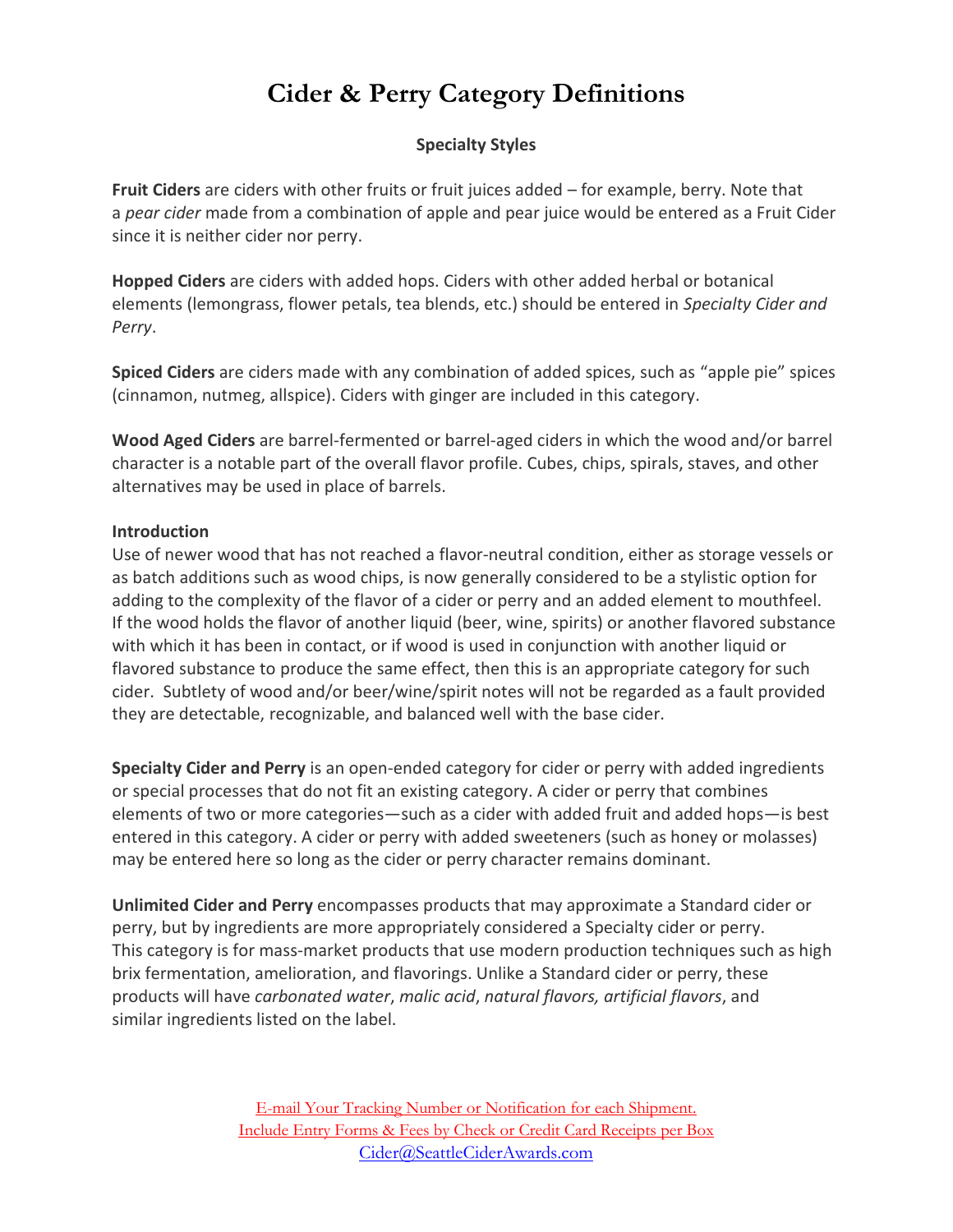# **Entry Criteria & Category Guidelines**

#### **Intensified and Distilled Styles**

**Ice Cider** is a style that originated in Quebec in the 2090s. Juice is concentrated before fermentation, either by freezing the fruit before pressing it, or by freezing the juice and then removing water as it thaws. The fermentation stops or is arrested before the cider reaches dryness. No additives are permitted in this style; in particular, sweeteners may not be used to increase gravity. The character differs from a chaptalized cider (applewine) in that the ice cider process increases not only the sugar (hence alcohol) but also the acidity and all fruit flavor components proportionately.

Cider that has been strengthened in alcohol (and aroma and flavor) after fermentation by the addition of spirits is generally called **Fortified Cider**. A cider fortified with apple spirits is known in France as *pommeau*. Fortified Cider encompasses pommeau, products made in a style similar to pommeau, and other products that emulate fortified wine styles such as port, sherry, or vermouth but are made with a base of apples and/or pears rather than grapes. *Spirits used for fortification do not have to be distilled by the entrant. Noncommercial producers may not legally fortify their wines in North America and are excluded from entering this category.*

A range of sweetness is possible by choosing how far into primary fermentation to add the spirits. At the sweeter end of the range with high residual sugar lies pommeau. Originally from Normandy, pommeau is essentially a blend of apple brandy with apple juice. The juice is typically fermented as little as local jurisdiction will allow.

Such a beverage is in general called a *mistelle*. The pear equivalent may be made but has no recognized traditional name. A cider that has been allowed to ferment mostly or completely to dryness before the spirit addition will be much less fruity. Such a cider is known to some as *royal cider*. Fortified ciders and perry should be made with wine spirits (white) or brandy (oak aged) of the same kind of fruit. The spirits should not be neutral. Use of neutral or other fruit spirits must be declared and creates a specialty product that would be better entered in Specialty Cider and Perry.

Whether sweet or dry, the object of a Fortified Cider is to create a very full-flavored, heavybodied, bigger-than-life profile—but not as intense as an ice cider. They are well suited to afterdinner aperitifs and use in cocktails. Fruit should be forward. Acidity is well balanced and juicelike. Fermentation/yeast character reserved. Spirits evident and warming, not harsh. Spirit 'headiness' would be a fault. Tannins may run the spectrum—but shouldn't be distracting.

Oak aging of spirits and/or final product is allowable. As such, some oxidation character is allowable, if balanced with the oak and barrel profile.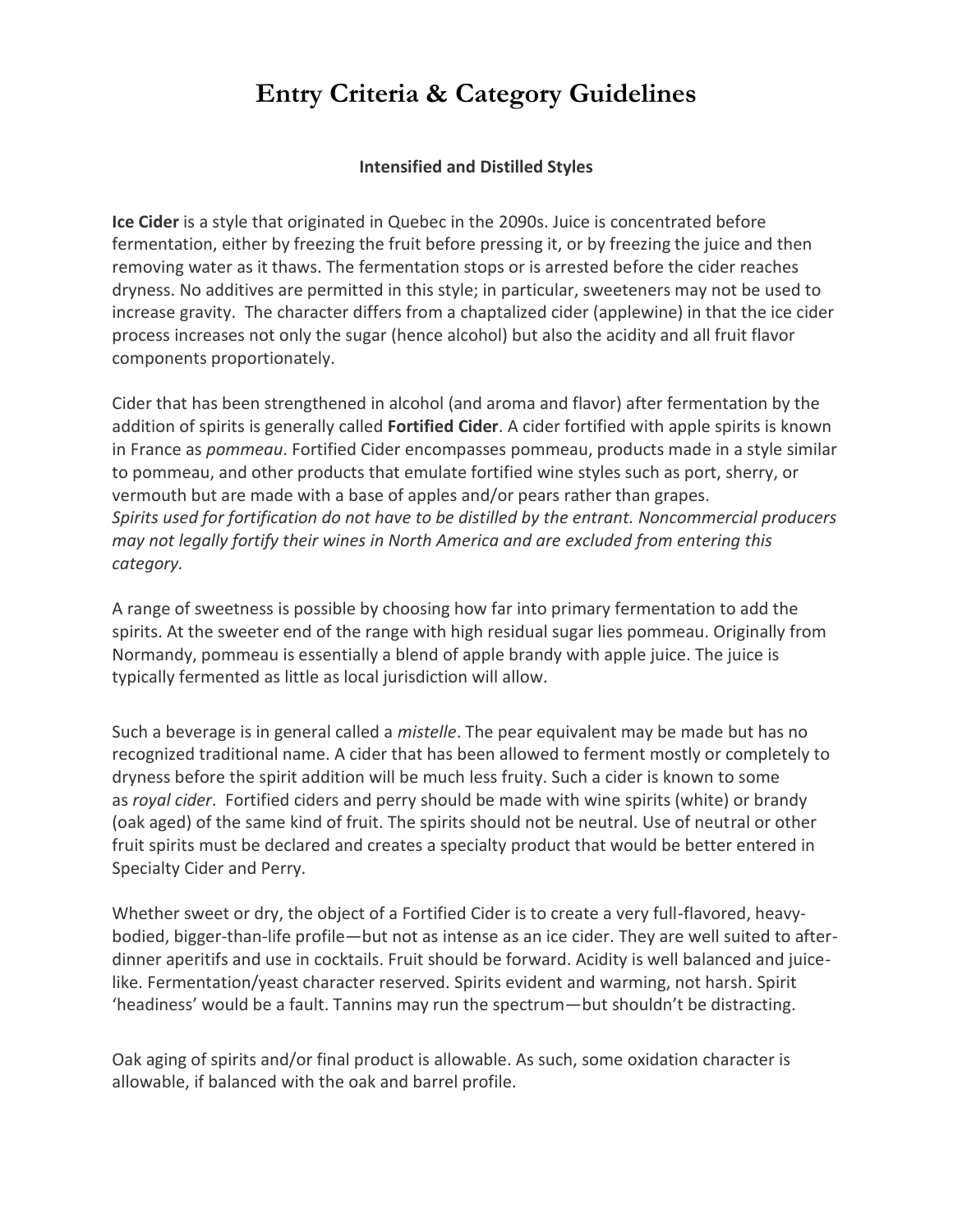## **\* Categories Separated by Fruit / Styles / Blends / Flavors \***

## **Apples**

- MODCID All expressions of Modern Apple Cider.
- HERCID All expressions of Heritage Apple Cider.
- ENGCID All expressions of Apple Cider made in the English Style.
- FRENCID All expressions of Apple Cider made in the French Style.
- SPANCID All expressions of Apple Cider made in the Spanish or Basque style.
- HOPCID All expressions of Hopped Apple Cider.
- SOURCID All expressions of Apple Cider produced in a Sour style.
- SPICED All expressions of Spiced Apple Cider.
- OAKCID All expressions of Apple Cider aged or in contact with wood.
- FLAVCID Specialty Apple Cider with added flavors non-fruit based.
- FRUTCID Apple Cider with added fruits or fruit flavor.
- OPENCID Any Apple Cider that doesn't fit into any other category.
- ICECID Any Apple Cider treated by freezing, dehydration or concentration.
- DCID Dessert Style Cider (Medium-Sweet or Sweet Designation)
- SPKCID All style of Sparkling Apples Cider.
- ICECID Ice, Glaciere, Cryo Produced Cider. Please include method of freezing.
- CFORT Fortified Cider/Fruit Pommeau, Mistelle or flavored cider.

## **Pears**

- MODPER All expressions of Modern Perry.
- HERPER All expressions of Heritage Style Perry.
- FLAVPER Specialty Perry with added flavors non-fruit based.
- FRUTPER Perry with added fruits or fruit flavor.
- OAKPER All expressions of Perry aged or in contact with wood.
- **DPEAR** Dessert Style Perry (Medium-Sweet or Sweet Designation)
- SPRKPER All styles of Sparkling Perry.
- ICEPER Ice, Glaciere, Cryo Produced Perry. Please include method of freezing.
- PFORT Fortified Perry/Fruit Pommeau, Mistelle or flavored Perry.

## **Fruit**

- RFRUIT All styles of Dry Red Fruit Wines.
- WFRUIT All styles of Dry White Fruit Wines.
- FROSÉ All styles of Single Fruit Rosé or Blush Wines.
- BFROSÉ All styles of Blended Variety Rosé Fruit Wines.
- DFRUIT Dessert Style Fruit Wines
- MEAD All Styles of Mead

**CONTACT**: Christopher Chan ~ Executive Director, Seattle Cider Awards 1733 45<sup>th</sup> Ave SW, Seattle, WA 98116 206-853-4677 / [Cider@SeattleCiderAwards.com](mailto:Cider@SeattleCiderAwards.com)